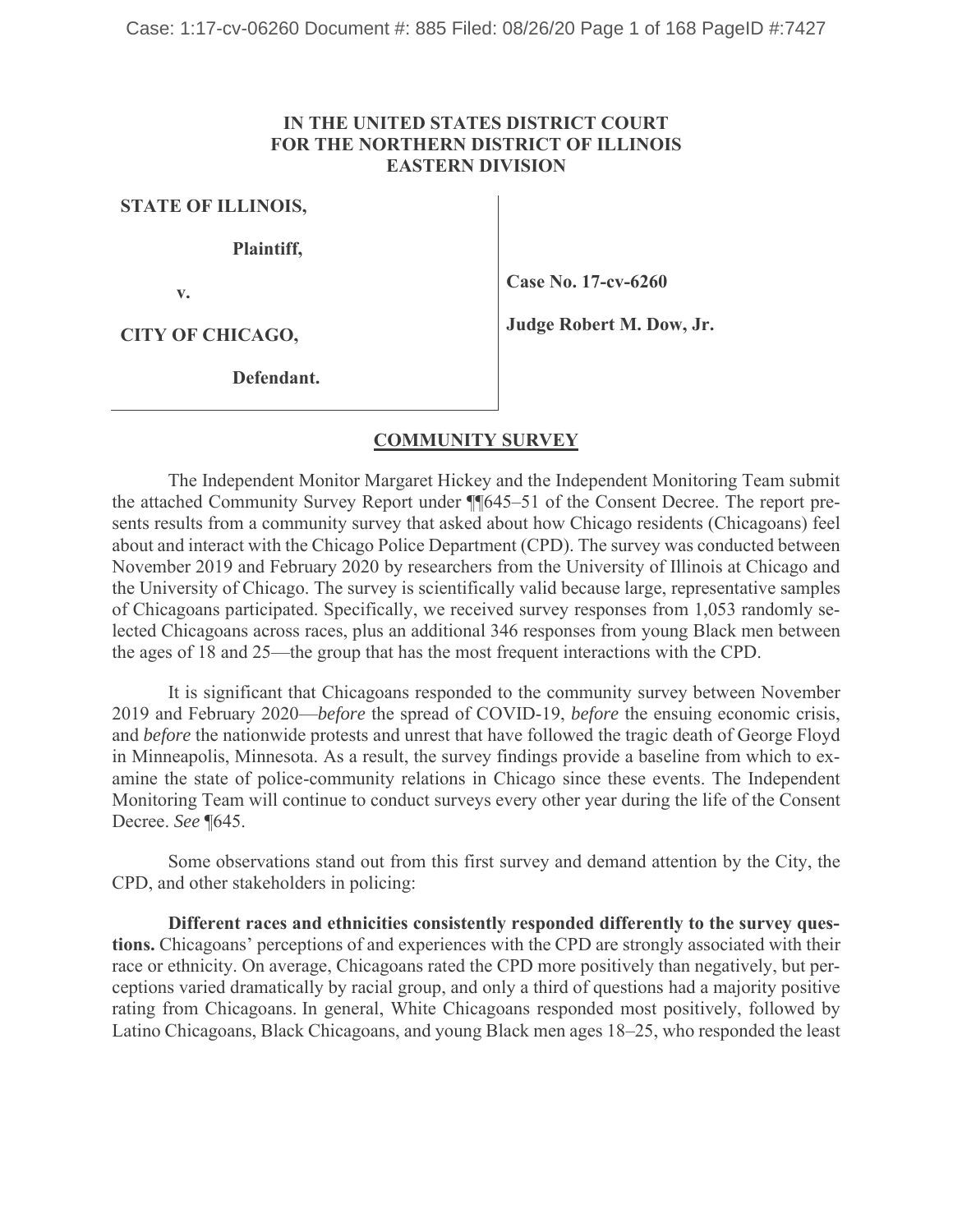positively.1 For example, over three-quarters of White Chicagoans (77%) and about two-thirds of Latino Chicagoans (67%) indicated that they think the CPD makes their neighborhoods "more safe" or "a lot more safe," yet fewer than half of Black Chicagoans (47%) and one-third of Young Black men ages  $18-25$  (34%) felt the same.<sup>2</sup>

**There was an alarming disparity between responses regarding CPD interactions with the population as a whole and its interactions with young Black men ages 18–25.** On average, young Black men ages 18–25 rated the CPD both less positively and more negatively on nearly all 54 ratings questions that asked respondents to rate the CPD by selecting a negative, neutral, or positive response.

**There was a perceived lack of fairness in how the CPD treats specific populations identified by the Consent Decree.** *See* **¶646.** Fewer than half of Chicagoans rated the CPD as doing a "good" or "very good" job of giving fair treatment to religious minorities (38%), people with disabilities (48%), members of the LGBTQI community (39%), Native American Chicagoans (33%), people with mental health conditions (29%), and people experiencing homelessness  $(26\%)$ <sup>3</sup>

**People reported a large deficit of trust in the CPD in general.** Chicagoans also gave the CPD relatively low ratings in terms of trustworthiness and procedural justice. Only about half of Chicagoans felt that Chicago police officers are trustworthy. Past research indicates that officers

In the report, we chose to refer to particular groups consistently, such as Black Chicagoans, Latino Chicagoans, and White Chicagoans. We believe that these terms most accurately account for the targeted population for the survey: Chicagoans. We recognize that there are other commonly used terms, such as "African Americans," but we believe that Black Chicagoans is a more inclusive term because it focuses on presence in Chicago rather than nationality. Likewise, we understand that some people may prefer "Latinx" or "Hispanic" to "Latino." For the purposes of this survey, we followed the Consent Decree and the United States Census Bureau, as referenced above. *See* ¶4; *About Race*, US Census Bureau.

<sup>1</sup> For the purposes of this survey, we used the categories from the United States Census Bureau. *See About Race*, US Census Bureau (last revised, August 24, 2020), https://www.census.gov/topics/population/race/about.html. Specifically, respondents were given the following choices to answer the question, "What is your race?": White; African American or Black; Asian or Pacific Islander; Native American or American Indian; Other. Chicagoans who responded to the survey and identified as another race or identity are included in the Chicagoans statistics, but margins of error are too large to present statistics for other groups. In the sample of young Black men ages 18–25, there were 26 respondents who identify as "Black or African American" and identify as part of another racial or ethnic group. Any respondent who selected "Black or African American" for race was included in this sample.

<sup>2</sup> Likewise, majorities of White Chicagoans (94%), Latino Chicagoans (82%), Black Chicagoans (77%), and young Black men ages 18–25 (59%) said that they would be "likely" or "very likely" to call to report a crime in their neighborhoods. Following the same trend, 91% of White Chicagoans, 69% of Latino Chicagoans, 64% of Black Chicagoans, and 42% of young Black men ages 18–25 said that they would be "likely" or "very likely" to work with the CPD to identify a person who committed a crime in their neighborhood.

<sup>&</sup>lt;sup>3</sup> The Independent Monitoring Team anticipated the limitations of a broad based population survey to effectively capture the perspectives of the specific populations mentioned in the Consent Decree, including "individuals who are people of color, LGBTQI, in crisis, youth, members of religious minorities, or have disabilities." **¶**646. During the off years of the community surveys, the Independent Monitoring Team plans to conduct smaller, qualitative studies that are focused on these populations to provide additional data regarding their perceptions of and experiences with the CPD.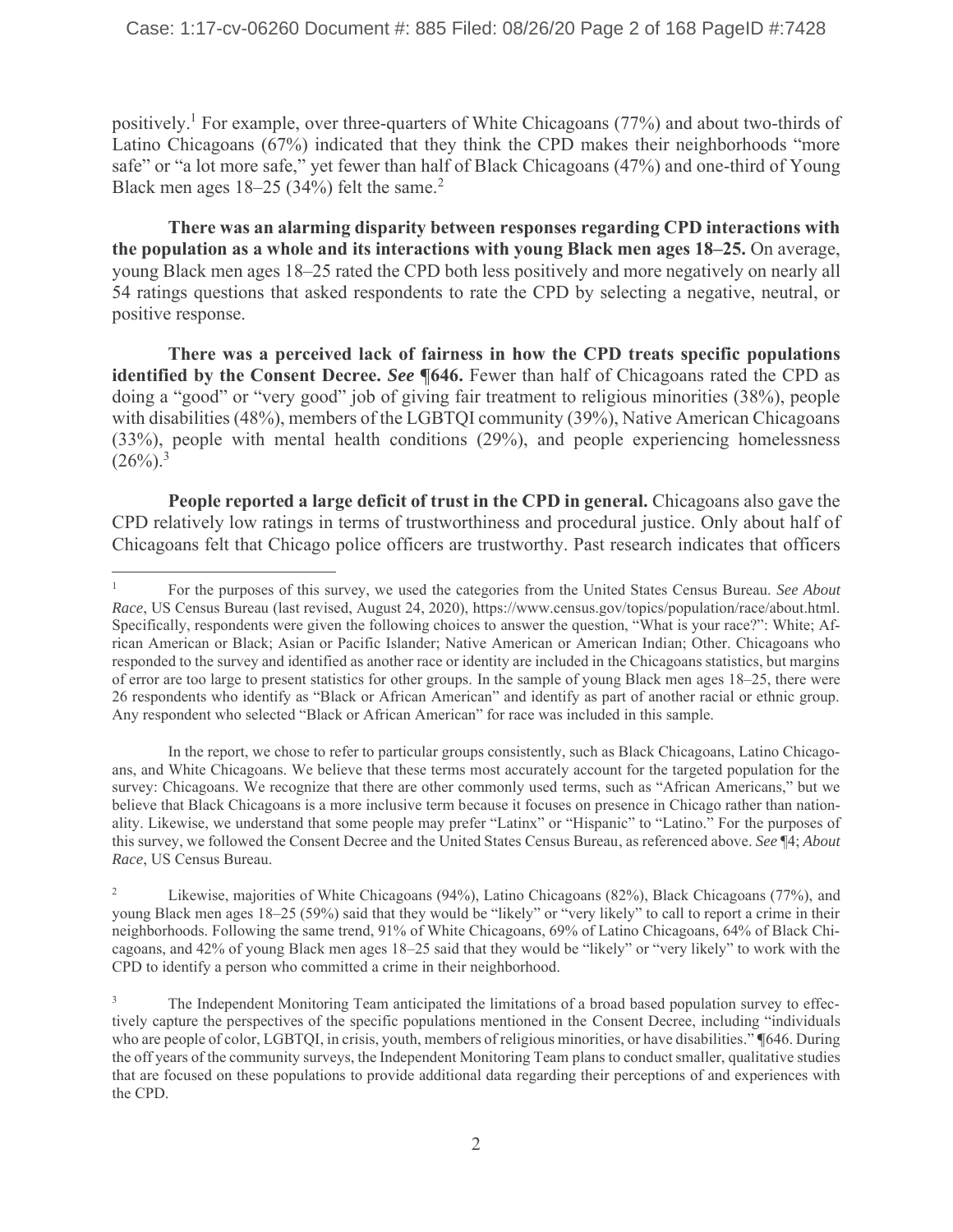earn people's trust based on officers' behavior during encounters with Chicagoans, and only about half of Chicagoans gave the CPD "good" or "very good" ratings on treating people with dignity, respect, and fairness. Fewer than half of Chicagoans felt that the CPD uses the appropriate amount of force during interactions with Chicagoans.

**There was widespread concern about CPD accountability.** Chicagoans gave the CPD low ratings when it came to holding officers accountable and many reported fear of being harassed by the police in response to filing a complaint. Still, most Chicagoans said that they would file a complaint against the CPD if they had a reason to do so, but only about a quarter had confidence that the CPD would investigate it thoroughly.

The IMT will use these survey results to inform our monitoring work, and we also encourage the City and the CPD to use these findings as they seek to implement the necessary reforms. At this moment in history, when communities across the nation are demanding changes to policing, the findings of this survey give us additional insight into police-community relations in Chicago. The overarching implication of these survey results is that the CPD has serious work ahead to gain the trust and confidence of Chicagoans. The experiences of young Black men and their perceptions of the CPD continue to deserve special attention. Moving forward, we plan to take a closer look at their experiences, along with the experiences of other groups with high levels of police contact.

The path to change for the CPD is laid out in the Consent Decree, and this community survey underscores some key problems that must be addressed along the way. Significant organizational changes are needed to ensure that the CPD's practices "prohibit discrimination on the basis of any protected class under federal, state, and local law" (¶53); that the CPD is fully engaged with the community when making these changes ( $\sqrt{52}$ ); and that police officers are properly trained, supervised, and held accountable for their behavior (¶¶419–565).

Dated August 26, 2020 /s/Margaret A. Hickey Margaret A. Hickey Schiff Hardin LLP 233 S. Wacker Drive, Suite 7100 Chicago, IL 60606 Telephone: (312) 258-5500 Facsimile: (312) 258-5600 mhickey@schiffhardin.com